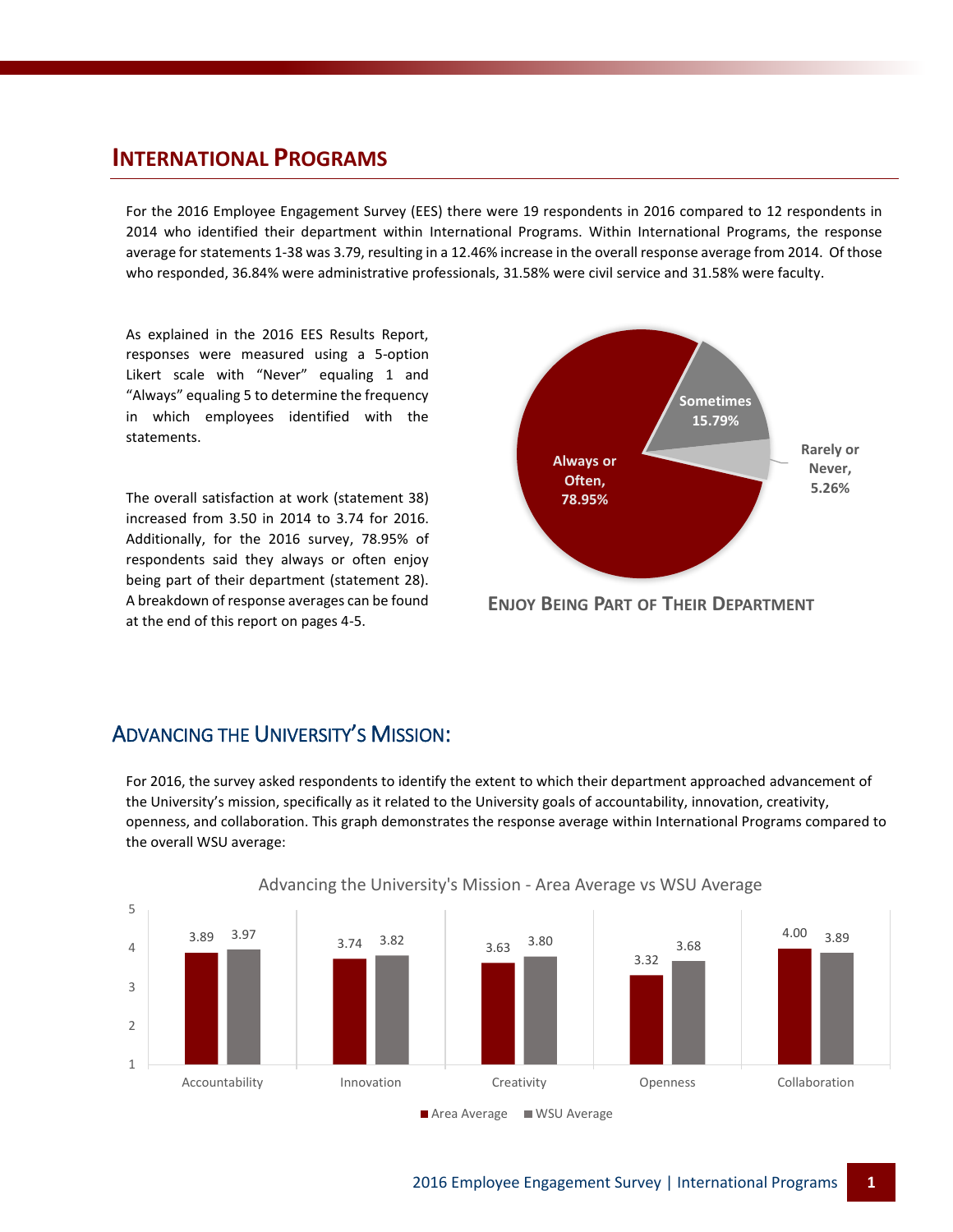## HIGHEST 2016 AREA RESPONSE AVERAGE:

|                                                      | Area                     | Area                              | 2016       |  |  |
|------------------------------------------------------|--------------------------|-----------------------------------|------------|--|--|
| <b>Statements</b>                                    | Average                  | Average                           | <b>WSU</b> |  |  |
|                                                      | 2014                     | 2016                              | Average    |  |  |
| I know what is expected of me at work.               | 4.33                     | 4.47                              | 4.37       |  |  |
| Those around me are committed to doing quality work. | 3.67                     | 4.37                              | 4.10       |  |  |
| My supervisor treats me with dignity and respect. ** | $\overline{\phantom{a}}$ | 4.21                              | 4.29       |  |  |
|                                                      |                          | *Updated for 2016; **New for 2016 |            |  |  |

# LOWEST 2016 AREA RESPONSE AVERAGE:

|                                                                              | Area    | Area                                                 | 2016       |  |
|------------------------------------------------------------------------------|---------|------------------------------------------------------|------------|--|
| <b>Statements</b>                                                            | Average | Average                                              | <b>WSU</b> |  |
|                                                                              | 2014    | 2016                                                 | Average    |  |
| I receive clear information about changes being made within my college/area. | 2.50    | 2.95                                                 | 3.29       |  |
| I receive clear information about changes being made within WSU.             | 2.75    | 3.00                                                 | 3.33       |  |
| I feel appropriately compensated for my level of position. **                | $\sim$  | 3.00                                                 | 3.17       |  |
|                                                                              |         | $*$ llodated for $2016 \cdot$ $*$ $*$ Meurfor $2016$ |            |  |

*\*Updated for 2016 ; \*\*New for 2016*

# SIGNIFICANT AREA RESPONSE CHANGE:

|                                                                          | Area                              | Area            |         |  |
|--------------------------------------------------------------------------|-----------------------------------|-----------------|---------|--|
| <b>Statements</b>                                                        | Average<br>2014                   | Average<br>2016 | Change  |  |
| Clear reporting structures are established in my department.             | 3.17                              | 3.95            | $+0.78$ |  |
| Those around me are committed to doing quality work.                     | 3.67                              | 4.37            | $+0.70$ |  |
| receive clear information about changes being made within my department. | 2.75                              | 3.42            | $+0.67$ |  |
|                                                                          | *Updated for 2016; **New for 2016 |                 |         |  |

#### UNIVERSITY RESOURCES:

Based on feedback, the 2016 survey added additional statements regarding workplace concerns and employee awareness of WSU resources, specifically those resources related to Workplace Violence, Bullying, State Ethics, Discrimination, Sexual Harassment and Sexual Misconduct. This graph demonstrates the percentage of employees who identified awareness of the following University policies within International Programs:

| <b>Policy Prohibiting Discrimination, Sexual Harassment, and Sexual Misconduct</b> |        |        | 100% |
|------------------------------------------------------------------------------------|--------|--------|------|
| <b>Workplace Violence</b>                                                          |        | 84.21% |      |
| Washington State University Ethics, Conflict of Interest, and Technology Transfer  |        | 78.95% |      |
| <b>Bullying Prevention and Reporting</b>                                           | 73.68% |        |      |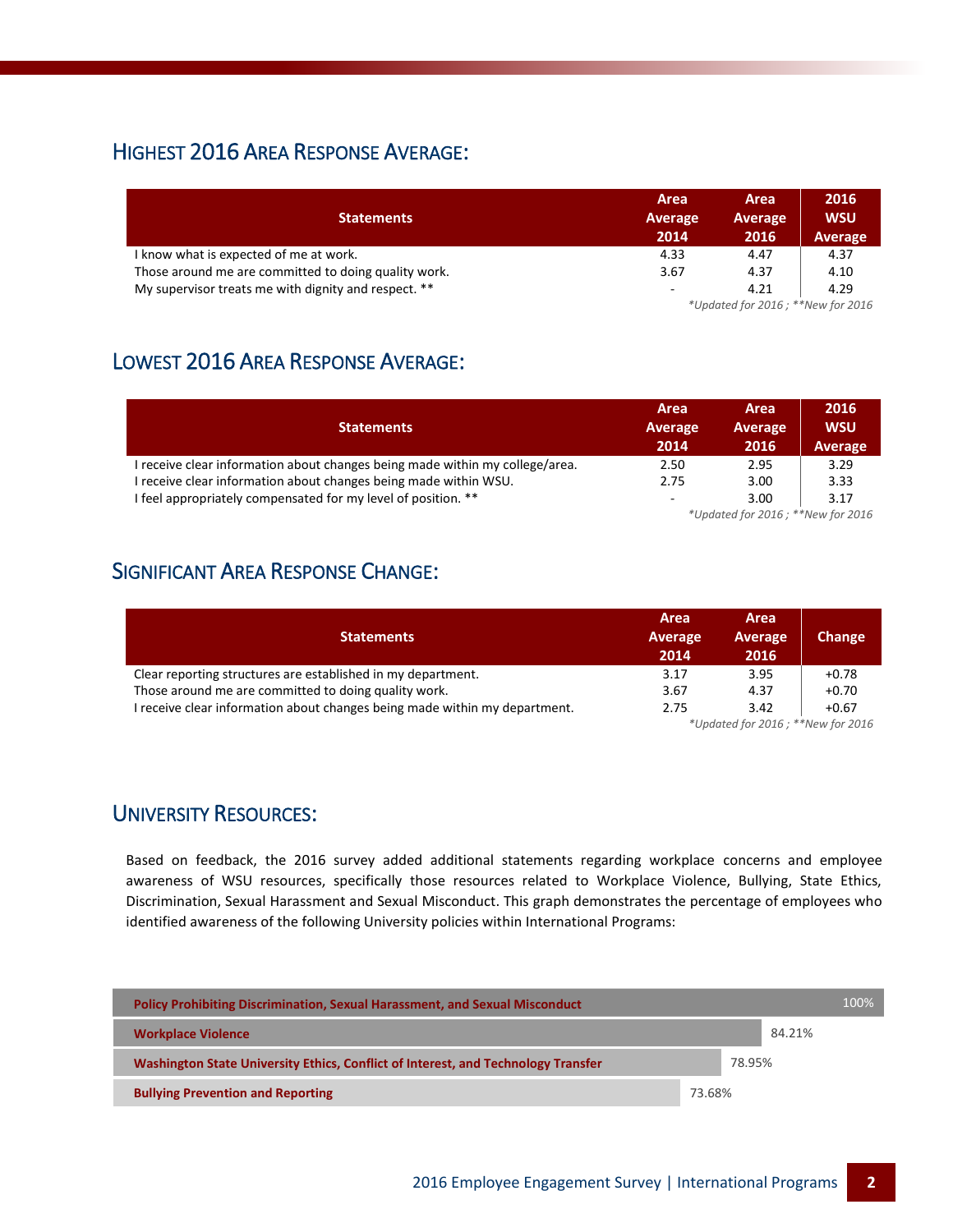### EMPLOYEE FEEDBACK:

At the end of the survey, employees were given the opportunity to provide feedback regarding subjects not addressed in the survey. The following feedback, specifically related to employee perceptions of the workplace, was provided by respondents who identified themselves within International Programs:

- Merit based incentives are needed to increase morale and productivity
- Pay increase needed for teachers
- Supervisor does not allow employees to take advantage of summer hours/flex time. This negatively impacts the work environment
- Lack of transparency in the work environment

# **ACTION ITEMS:**

In reviewing the lowest area response averages within International Programs, initiatives to improve employee engagement and perceptions of the workplace may include, but are not limited to:

- Improve communication efforts regarding changes at the college or area level and at the university level
- Identify positions with inappropriate compensation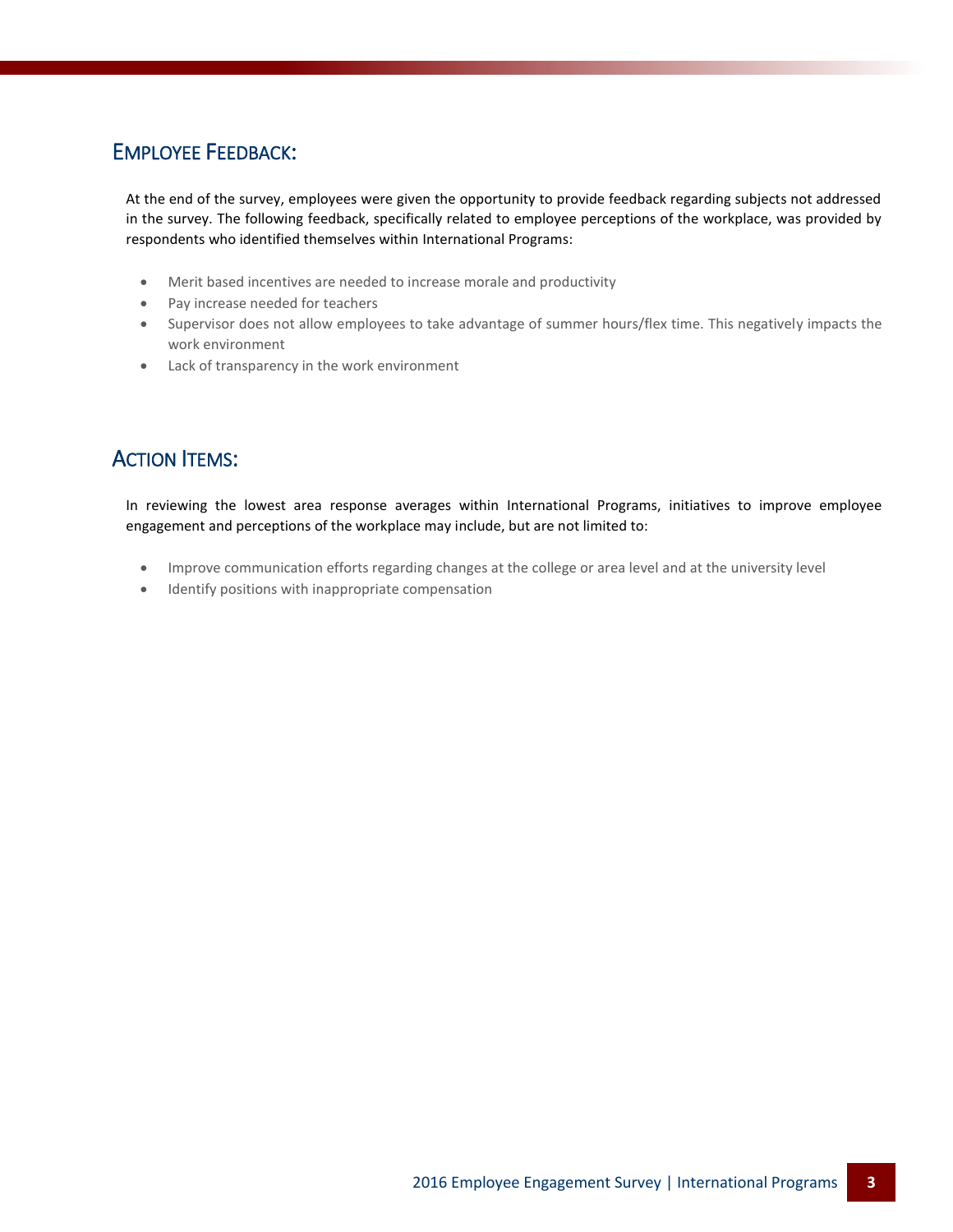# RESPONSE AVERAGE BREAKDOWN:

|                |                                                                                                         | <b>Area Average</b>      |      | <b>WSU Average</b>           |      |
|----------------|---------------------------------------------------------------------------------------------------------|--------------------------|------|------------------------------|------|
|                |                                                                                                         | 2014                     | 2016 | 2014                         | 2016 |
|                | # of Respondents                                                                                        | 12                       | 19   | 1891                         | 1958 |
|                | <b>Overall Average</b>                                                                                  | 3.37                     | 3.79 | 3.72                         | 3.81 |
|                | SECTION 1: Do employees feel they have what is needed to do their job?                                  |                          |      |                              |      |
| 1              | I know what is expected of me at work.                                                                  | 4.33                     | 4.47 | 4.38                         | 4.37 |
| $\overline{2}$ | I receive the information I need to perform my job.                                                     | 4.08                     | 4.05 | 4.06                         | 4.03 |
| 3              | I have the resources and training to do my job effectively.*                                            | 3.92                     | 3.95 | 3.99                         | 4.00 |
| 4              | I have the technology I need to do my job efficiently.                                                  | 3.50                     | 3.95 | 4.15                         | 4.09 |
|                | SECTION 2: Do employees feel they are valued?                                                           |                          |      |                              |      |
| 5              | I am recognized for doing a good job.                                                                   | 3.25                     | 3.63 | 3.41                         | 3.50 |
| 6              | My supervisor values me and the work I do.                                                              | 3.33                     | 3.95 | 3.84                         | 3.93 |
| 7              | I feel encouraged to have a good balance between work and personal life.                                | 3.00                     | 3.53 | 3.41                         | 3.63 |
| 8              | I feel appropriately compensated for my level of position. **                                           | $\overline{\phantom{a}}$ | 3.00 | $\blacksquare$               | 3.17 |
|                | SECTION 3: Do employees feel they provide individual contributions?                                     |                          |      |                              |      |
| 9              | I am encouraged to develop myself professionally.                                                       | 3.33                     | 3.84 | 3.44                         | 3.59 |
| 10             | I am encouraged to provide input on decisions impacting my work.                                        | 3.00                     | 3.58 | 3.54                         | 3.64 |
| 11             | I am encouraged to come up with better ways of doing things.                                            | 3.17                     | 3.74 | 3.56                         | 3.72 |
| 12             | I am given opportunities to be innovative or creative. **                                               | $\overline{\phantom{a}}$ | 3.74 | $\blacksquare$               | 3.69 |
| 13             | I am given opportunities to be collaborative. **                                                        | $\overline{\phantom{a}}$ | 4.16 | $\blacksquare$               | 3.78 |
|                | SECTION 4: Do employees feel connected to their co-workers?                                             |                          |      |                              |      |
| 14             | A spirit of cooperation and teamwork exists between my co-workers and me.                               | 3.75                     | 4.11 | 4.11                         | 4.11 |
| 15             | Knowledge and information sharing is practiced between my co-workers and me.                            | 3.67                     | 4.05 | 4.05                         | 4.05 |
| 16             | Those around me are committed to doing quality work.                                                    | 3.67                     | 4.37 | 4.37                         | 4.37 |
| 17             | I have positive interactions with my co-workers. **                                                     | $\overline{\phantom{a}}$ | 4.16 | 4.16                         | 4.16 |
| 18             | I enjoy the work climate that exists between my co-workers and me. **                                   | ÷,                       | 4.16 | 4.16                         | 4.16 |
|                | SECTION 5: Do employees feel satisfied with their supervisor? **                                        |                          |      |                              |      |
| 19             | My supervisor gives me ongoing feedback to help me improve my performance.*                             | 3.17                     | 3.42 | 3.29                         | 3.45 |
| 20             | My supervisor encourages a positive work climate. **                                                    | $\overline{\phantom{a}}$ | 3.74 | $\blacksquare$               | 3.90 |
| 21             | My supervisor promotes open communication and feedback. **                                              | ÷,                       | 3.58 | $\blacksquare$               | 3.90 |
| 22             | My supervisor treats me with dignity and respect. **                                                    | ÷,                       | 4.21 | $\overline{\phantom{a}}$     | 4.29 |
|                | SECTION 6: Do employees feel connected to their department?                                             |                          |      |                              |      |
| 23             | Clear reporting structures are established within my department.                                        | 3.17                     | 3.95 | 3.79                         | 3.87 |
| 24             | I receive clear information about changes being made within my department.                              | 2.75                     | 3.42 | 3.32                         | 3.43 |
| 25             | I know how my department measures success.                                                              | 2.92                     | 3.58 | 3.26                         | 3.41 |
| 26             | I know how my work contributes to the success of my department.                                         | 3.42                     | 3.74 | 3.84                         | 3.92 |
| 27             | My department demonstrates support for a diverse workforce.                                             | 3.58                     | 3.95 | 4.00                         | 4.08 |
| 28             | I enjoy being part of my department.                                                                    | 3.67                     | 3.95 | 3.96                         | 4.00 |
|                | Rate the extent to which your department approaches the following to advance the University Mission: ** |                          |      |                              |      |
| 29             | Accountability                                                                                          |                          | 3.89 |                              | 3.97 |
| 30             | Innovation                                                                                              |                          | 3.74 | $\overline{a}$               | 3.82 |
| 31             | Creativity                                                                                              |                          | 3.63 | ÷,                           | 3.80 |
| 32             | Openness                                                                                                | $\overline{\phantom{a}}$ | 3.32 | $\overline{a}$               | 3.68 |
| 33             | Collaboration                                                                                           | $\overline{\phantom{a}}$ | 4.00 | $\overline{\phantom{0}}$     | 3.89 |
|                | SECTION 7: Do employees feel connected to WSU as a whole?                                               |                          |      |                              |      |
| 34             | I am encouraged to improve work processes to benefit students and other University                      | 3.08                     | 3.95 | 3.71                         | 3.70 |
|                | constituents or colleagues.*                                                                            |                          |      |                              |      |
| 35             | I receive clear information about changes being made within my college/area.                            | 2.50                     | 2.95 | 3.18                         | 3.29 |
| 36             | I receive clear information about changes being made within WSU.                                        | 2.75                     | 3.00 | 3.16                         | 3.33 |
| 37             | I enjoy being part of Washington State University.                                                      | 3.67                     | 3.84 | 4.07                         | 4.08 |
| 38             | Overall, I am satisfied at work.                                                                        | 3.50                     | 3.74 | 3.84                         | 3.86 |
|                | EMPLOYEE RESOURCES: Are employees aware of WSU resources or do they have concerns in the workplace? **  |                          |      |                              |      |
|                | I am comfortable with utilizing University resources. **                                                |                          | 4.05 | $\blacksquare$               | 3.75 |
|                | My supervisor encourages me to use the University resources available to me. **                         | ä,                       | 3.39 | $\overline{a}$               | 3.47 |
|                | I have concerns regarding work climate. **                                                              |                          | 3.26 | $\qquad \qquad \blacksquare$ | 3.54 |
|                | I feel comfortable bringing work climate concerns to my supervisor. **                                  |                          | 3.53 | $\overline{\phantom{0}}$     | 3.77 |

 *\*Updated for 2016 ; \*\*New for 2016*